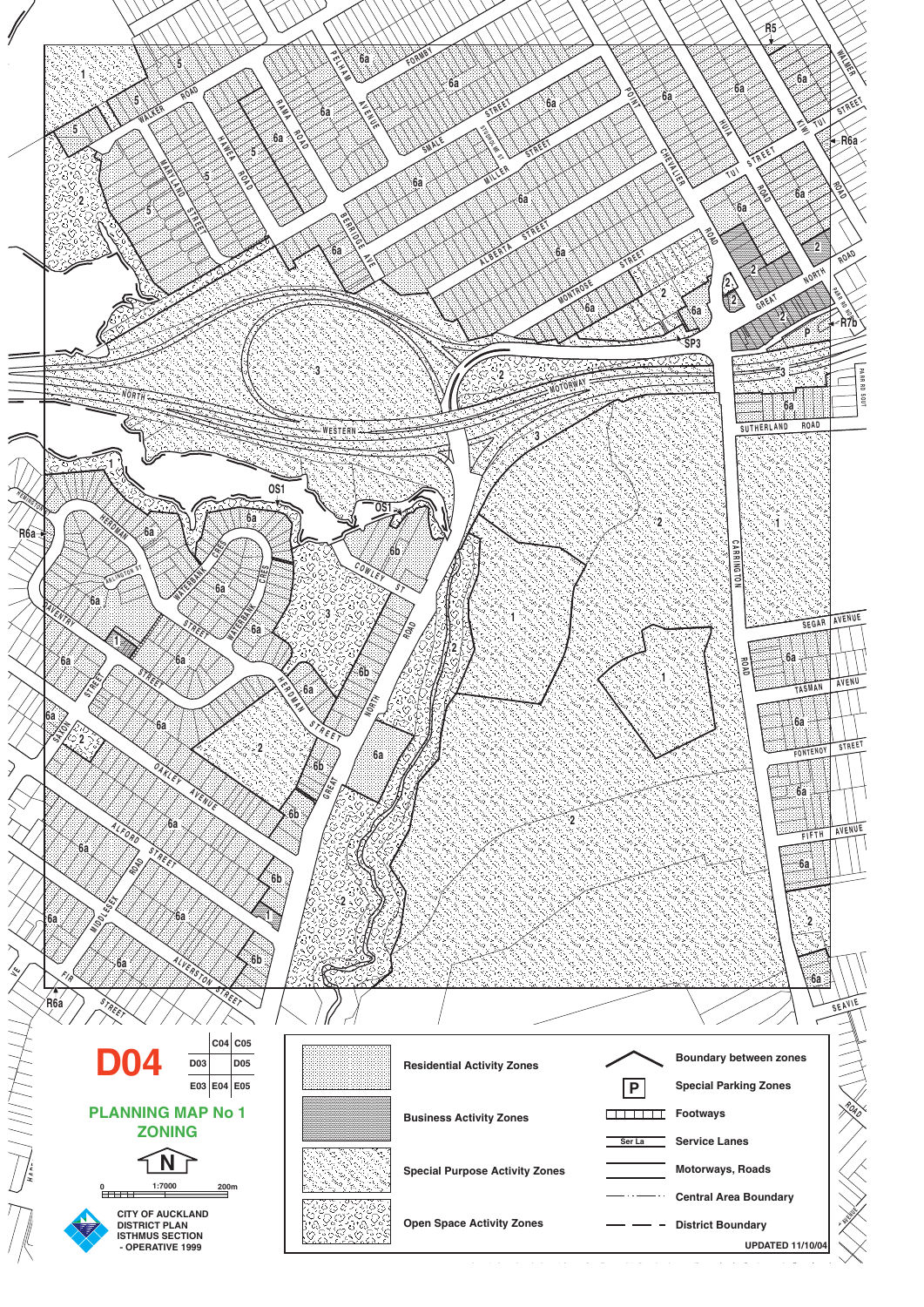|           | $\left(\begin{smallmatrix} 0 & 0 & 0 \\ 0 & 7 & 0 \end{smallmatrix}\right)$<br>ROAD                                         | FORMB1<br><b>ARTISTS</b><br><b>ANAMEDIA</b>                                                                                                 |                                                                                                                                                                                       | へい                                                                                                             |
|-----------|-----------------------------------------------------------------------------------------------------------------------------|---------------------------------------------------------------------------------------------------------------------------------------------|---------------------------------------------------------------------------------------------------------------------------------------------------------------------------------------|----------------------------------------------------------------------------------------------------------------|
|           | <b>PORT</b><br>$\boxed{20}$                                                                                                 | <b>PORT</b><br>SMALE<br>18<br>16                                                                                                            | 17                                                                                                                                                                                    | W<br>STREE<br>似<br>$\begin{bmatrix} 808 \\ 02 \end{bmatrix}$<br>11                                             |
|           | $20$                                                                                                                        | $\begin{bmatrix} 4 & 0 \\ 0 & 1 \end{bmatrix}$<br>$\begin{bmatrix} 0 & 1 \\ 0 & 1 \end{bmatrix}$                                            |                                                                                                                                                                                       | 15<br>08<br>ROAD<br><b>NORTH</b><br>$\left[\begin{smallmatrix} 0 & 6 \\ 0 & 6 \end{smallmatrix}\right]$        |
|           | AO)<br>Que<br>$\widehat{A07}$                                                                                               | $\begin{pmatrix} 4 & 0 \\ 0 & 1 \end{pmatrix}$<br>$\overrightarrow{A07}$                                                                    | A07<br>Q1E                                                                                                                                                                            | 21<br>PARR<br>TUOS OR                                                                                          |
|           | AV/<br>01E<br>$\begin{bmatrix} 808 \\ 02 \end{bmatrix}$                                                                     | <b>NESTERN</b><br>$\begin{bmatrix} 4 & 0 & 7 \\ 0 & 1 \end{bmatrix}$<br>$\left(\begin{smallmatrix} 1 & 0 \\ 0 & 1 \end{smallmatrix}\right)$ | $\begin{pmatrix} 4 & 0 \\ 0 & 1 \end{pmatrix}$<br>$10$                                                                                                                                | $\left[\begin{smallmatrix} 0 & 0 \\ 0 & 1 \end{smallmatrix}\right]$<br>AV/<br>01E<br>ROAD<br>SUTHERLAND<br>01  |
|           | $2\,5$<br>۵U                                                                                                                | 22<br>$0\,5$                                                                                                                                | 大学 大学 大学 大学 大学 大学 スタートル かんじょう かんかん かんかん かんかん かんかん かんかん かんかん アクセストラック<br>07                                                                                                            | (12)<br>(10)                                                                                                   |
|           | VENTRI<br>₩                                                                                                                 | 24<br>$\left(22\right)$<br>忪<br>⊭<br>众人                                                                                                     | $\left[05\right]$<br>$\left(14\right)$<br>작적<br>☆<br>$\frac{1}{2}$                                                                                                                    | AVENUE<br>SEGAR<br>13                                                                                          |
|           | OAKLEY                                                                                                                      | 阫<br>☆<br>19<br>$\binom{03}{ }$<br>22                                                                                                       |                                                                                                                                                                                       | TASMAN<br>STREET<br>FONTENOY                                                                                   |
|           | AVENUE<br>LFORD<br>STREET<br>ROAD                                                                                           | 19<br>E 04<br>13                                                                                                                            | $10$<br>02                                                                                                                                                                            | AVENUE<br>FIFTH                                                                                                |
|           | 23<br>ESE<br>MIDOL<br>ALVERSTON                                                                                             | 22<br>O<br>10                                                                                                                               |                                                                                                                                                                                       | $0\,4$<br>10                                                                                                   |
|           | FI A<br><b>STREET</b><br>STREET                                                                                             |                                                                                                                                             | $\begin{bmatrix} 6 & 4 \\ 1 & 9 \end{bmatrix}$                                                                                                                                        | SEAVIE                                                                                                         |
|           | $\binom{612}{07}$<br>$\begin{pmatrix} 10 \end{pmatrix}$<br><b>Reference Numbers</b><br><b>Designated Works</b>              | Archaeological and<br>Geological Features<br>★☆★☆<br>☆☆☆☆ Archaeological Feature only                                                       | ▽ ▽ ▽ ▽ Interchange Control Areas<br><b>Pedestrian Malls</b><br><b>THEFE</b> Footways                                                                                                 | $CO4$ $CO5$<br><b>D05</b><br>D <sub>03</sub>                                                                   |
|           | <b>Additional Development</b><br>QIR.<br>Controls<br><b>Former Landfill Areas</b><br>Sites subject to both Retail           | ****<br><b>Geological Feature only</b><br>$^{000}_{000}$<br><b>Maori Heritage Sites</b><br><b>Significant Ecological Areas</b>              | <b>Service Lanes</b><br>Ser La<br><b>Local Roads</b>                                                                                                                                  | E03 E04 E05<br><b>PLANNING MAP No 2</b><br><b>ADDITIONAL LIMITATIONS</b>                                       |
| בן<br>יצו | <b>Frontage and Verandah Controls</b><br>Sites subject to Verandah<br>Control only<br>x x x x x x x x                       | 44<br>4<br>$\Delta$<br><b>Cliffline Tree Amenity Area</b><br>⊗ ⊗ ⊗ ⊗ Tamaki Drive Scenic Way<br>Protection of Sunlight Admission            | <b>Collector Roads</b><br><b>District Arterial Roads</b><br><b>Regional Arterial Roads</b>                                                                                            | 1:7000<br>200m                                                                                                 |
|           | <b>Special Yard Requirement</b><br><b>Buildings, Objects or Places</b><br>Trees (singular)<br>Groups of trees (two or more) | <b>Building Line Restrictions</b><br>mmm Vehicular Access Restrictions<br><b>Central Area Boundary</b>                                      | 88<br><b>Strategic Routes</b><br>Lodged notice of requirement $\sqrt{N}$<br>All public roads are subject<br>to designation B08-04<br>- - District Boundary<br><b>UPDATED 28/07/16</b> | $\frac{0}{2}$<br><b>CITY OF AUCKLAND</b><br><b>DISTRICT PLAN</b><br><b>ISTHMUS SECTION</b><br>- OPERATIVE 1999 |